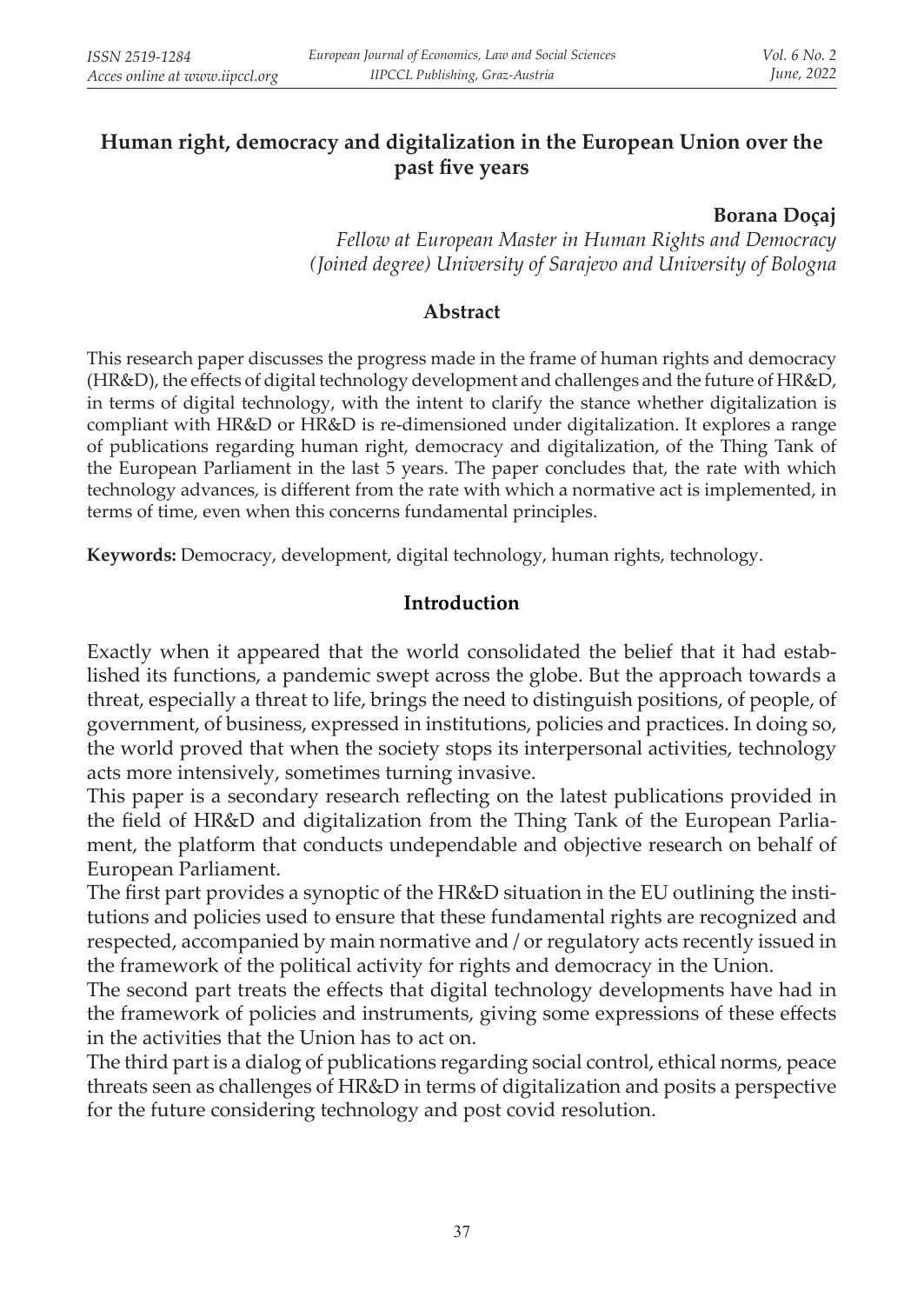### **1. Standpoint of human right and democracy in the Union**

The concepts of democracy and human rights, along with rule of law, came after World War II, initially to exhibit the willingness of consensus as a lesson learned from the war. This consensus, accompanied by the experience of two wars, contributed to form the concept of human rights, democracy and the rule of law, that had to guarantee commitment, trust and will. There is no order in terms of importance of these concepts and they are generally associated together in political and social rhetoric. Deriving from these concepts, the Universal Declaration of Human Rights (UDHR) of 1948, comes as the first universally accepted document, agreed at the international level, which sets out all human rights and freedoms. The UDHR is accompanied by 2 covenants, The International Covenant on Civil and Political Rights (ICCPR) and the International Covenant on Economic, Social and Cultural Rights (ICESCR). Also, there is an optional protocol to the ICCRP and ICESCR 'which establish complain and inquiry mechanisms.'<sup>1</sup>

73 years after the UDHR and 55 years after the 2 covenants, the full guarantee of human rights and democracy remains a challenge for the world and for the European Union (EU) concretely, being the focus of this research paper. The financial crisis, the emigration crisis and the pandemic crisis are proof of this. Additionally, the development of new technologies has opened new avenues through which these rights [human rights] may be threatened, presenting challenges for data protection, but also for freedom of speech, with online hate speech and the spread of fake news requiring countermeasures to strike a balance between curbing these practices and protecting people's right to express themselves freely (Zamfir, Prpic, et al. 2019). In the 2020 European Strategy Policy Analysis System (ESPAS) Conference, where it was discussed the future of democracy after the global pandemic, it was concluded that, in order to prosper, democratic systems need greater tax equity, participatory democracy, laws against mis-information and more sub-national decision-making.<sup>2</sup>

The EU's efforts are therefore focused on policy-making and systems-building to prevent problems and improve the activity in the future, tracing responsibilities, anyhow in respect to the development of democracy at national level. All this, in parallel with giving an emergency solution to the situation in fulfillment of legal obligations and in an effort to preserve and add to its fundamental values, where the main ones are human rights and democracy. Further, the EU has been moving away from a classic donor-beneficiary relationship to one based on partnership and recognition of the ownership of partner countries, which are encouraged to identify opportunities for EU assistance in the area of democracy and human rights themselves (Zamfir 2018). To ensure the technical, tactical and practical implementation of human rights and democracy, not only in its domestic (internal) policy, but mainly in its foreign (external) policy, European Union has a broad administrative structure. In order to understand its functionality, it is important to recognize in advance the European Parliament, the European Commission, the European Council and the European Union, as separate organizational and structural divisions. Besides the institutional division, there is the division that makes policies and normative acts. For instance, the Lisbon Treaty entered into force at the same time as the EU Charter of Fundamental Rights,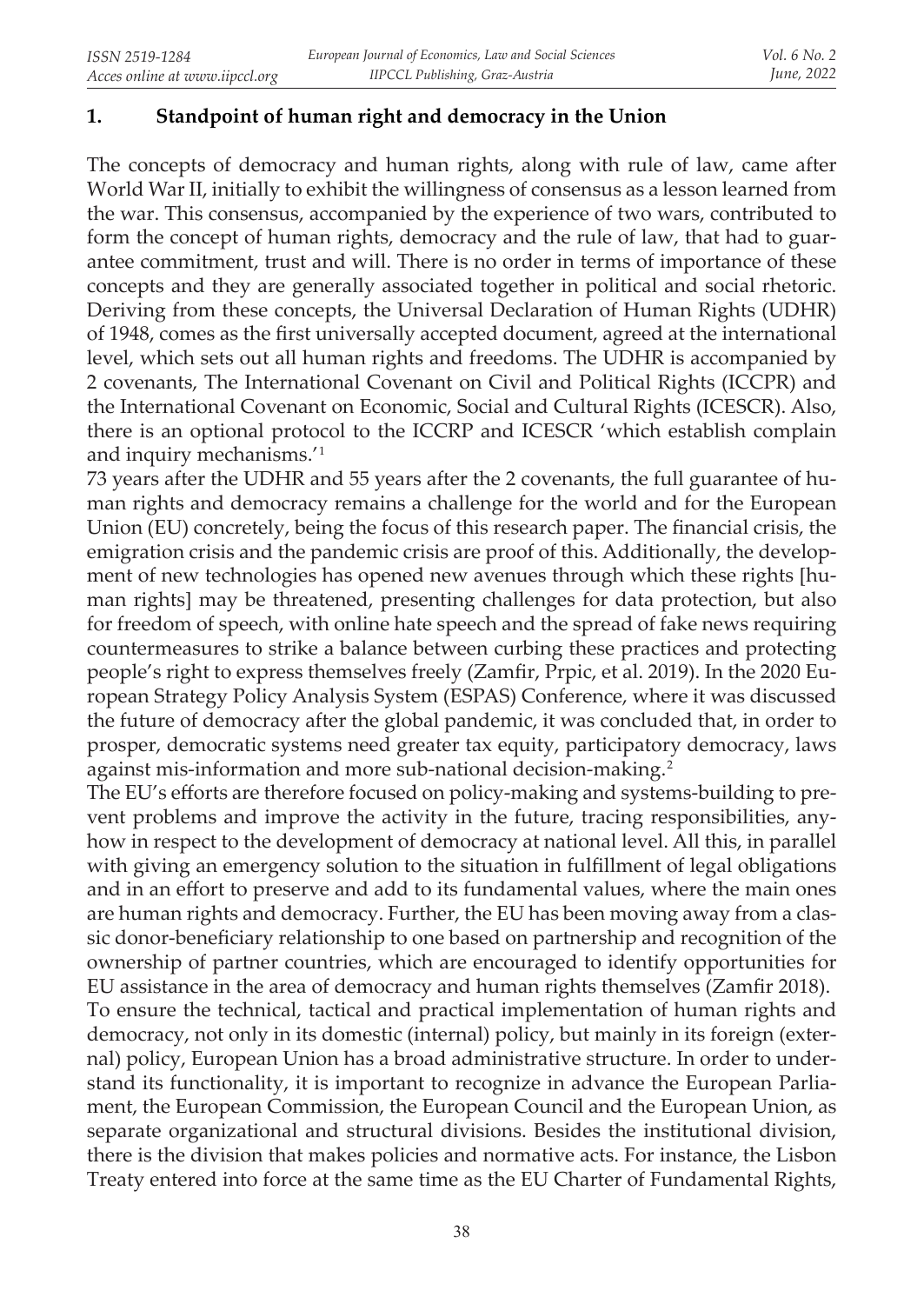prevailing due to its constitutional character, but the EU's commitment to accede to the European Convention for the Protection of Human Rights and Fundamental Freedoms (ECHR) is a separate procedure considering that the latter is part of the Council of Europe, along with the Court of Human Rights (CHR). The legal basis on which the EU exerts its activities, specifically in the context of human rights and democracy are: the Treaty on European Union (TEU), Treaty on the Functioning of the European Union (TFEU), EU Charter of Fundamental Rights (CFR) and ECHR, all in line with UDHR.<sup>3</sup> While many articles of the EU Charter of Fundamental Rights recall similar articles in the Declaration, the EU Charter contains a number of additional rights and principles that reflect the EU's advances with regard to human rights (such as the prohibition of the death penalty), or its response to technological progress and new developments (such as the ban on cloning the human body; the right to personal data protection; and the principle of environmental protection) (Zamfir 2018).

In the frame of human right and democracy perspective, important policies include "The European Council's new 2019-2024 strategic agenda", "The European Commission's 2019- 2024 political guidelines", as well as "The joint communication of the European Commission and the High Representative for Foreign Affairs and Security Policy to the European Parliament, the European Council and the council: A new EU-US agenda for global change". 4 The main development with this regard was the European Commission's "Action plan on human rights and democracy (2020-2024)". Issued in November 2020, it posits five lines of action to be implemented at three levels (country, regional and multilateral): "Protecting and empowering individuals; building resilient, inclusive and democratic societies; promoting a global system for human rights and democracy; new technologies: harnessing opportunities and addressing challenges; delivering by working together." 5 The same document includes a list of all instruments to be used to achieve the objectives of every action, starting from political, human rights and sectoral policy dialogues with third countries and regional organizations, to public diplomacy and strategic communication activities and at last cooperation with multilateral human rights institutions and United Nations (UN) human rights treaty bodies and Special Procedures.<sup>6</sup>

Concerning the human right violations and abuses, a remarkable development in the pandemic year was the "EU Global Human Right Sanctions Regime" along with the Human Right Defenders Mechanism "ProtectDefenders.eu". 7 As for the digital area, the most important developments include General Data Protection Regulation (GDPR), the new Digital Service Act and the legislation on Artificial Intelligence, notwithstanding the "Joint Communication of the EU Cybersecurity Strategy of the Commission and the High Representative", EU Cyber Diplomacy Toolbox and European Digital Strategy.<sup>8</sup>

Another important initiative is the potential legislation on Human Rights Due Diligence (HRDD) for business. A briefing of Prof. Dr. Markus Krajewski, Chair of Public Law and International Law, Friedrich-Alexander University Erlangen-Nürnberg in Germany and Ms. Beata Faracik, President of the Board, Polish Institute for Human Rights and Business in Poland, published in June 2020 by the Policy Department for External Relations at the Directorate General for External Policies on the Union, entitled "Substantive elements of potential legislation on Human Rights Due Diligence",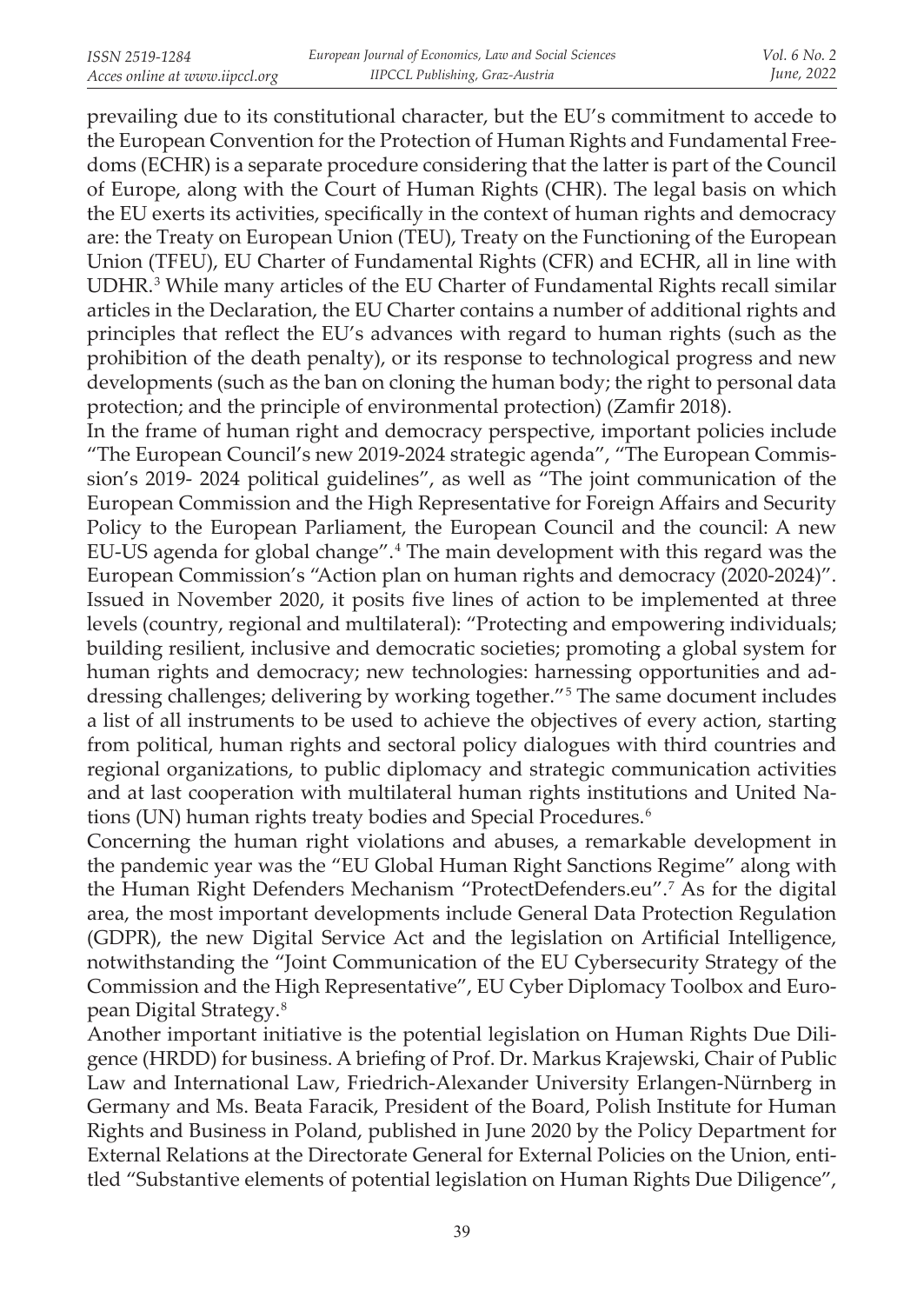concluded that: legally binding form of the provisions are better to ensure respect for human rights and a level playing field for companies in EU as well as provisions that require member states enforcement at a national level and mechanisms for remedy.

# **2. Effects of digital technology development: policies and instruments**

Technology has revolutionized the way we today, live, get informed, make decisions, solve problems and form the persona we need to be and want to appear. The connection to all these processes is internet. In 2016 the UN General Assembly passed a non-binding resolution that "declared internet access a human right." (Barry 2020). The phenomenon that occurs is that, while studying the cause of the consequences of technology, must be considered the field of action of people, businesses and governments, associated with their capacities, which translates into the assimilation of knowledge, eventually transmitted through the use of technology and via the Internet. To differentiate consequences from effects (hence what happens by chance and what happens on intention), that become the basis for judging whether digitalization is compliant with HR&D or vice versa, elements that serve as evaluation metrics are equality and engagement. An illustration of the above thought logic explanation are the tech giants, which are American companies, that operate in the worlds market and concretely in EU. 9 Or the situation with the purchases of Instagram and WhatsApp from Facebook.<sup>10</sup> In relation to this, US and EU, being the first line in implementing UDHR, have evidenced great commitment in regulating the digital sector so that it guarantees a solid ground for societies and economy to act. Proof of this are: Communications Decency Act, e-Commerce Directive, the Directive on Copyright in the Digital Single Market and the Platform to Business Regulation, creation of a joint Trade and Technology Council (TTC) (2021) and the new the Digital Services Act (DSA) (which provides for a proportional increase of the regulations with the size of the platform), along with the Digital Markets Act (DMA) (which targets anticompetitive practices).<sup>11</sup> All in line with the 2020 European Democracy action plan. Still, the two main documents regulating digital technology in the union, as mentioned earlier in the paper, are: GDPR and the new DSA<sup>12</sup> (yet in proposal status). Several studies took place, with the purpose to ensure that the new proposed normative act (DSA) is a consolidation of experience, expertise and a welcoming as well as stimulative act (not only to member states), regarding the developments through digital technology in the Union, with a focus on human right and democracy. One of these studies is entitled "New developments in Digital Services", requested by the

<sup>&</sup>lt;sup>9</sup> Bentzen, Naja, Mar Negreiro, Vincent Reillon, Nikolina Sajn, and Marcin Szczepański. 2018. "Adapting to new digital realities: Main issues and policy responses." *Briefing* (European Parliamentary Research Service). Accessed December 1, 2021. https://www.europarl.europa.eu/RegData/etudes/BRIE/2018/61473 4/EPRS\_BRI(2 018)614734\_EN.pdf.

<sup>10</sup> Bentzen, Naja, and Tristan Krause. 2021. "Regulation of the digital sector." *EU-US Explainer* (European Parliamentary Research Service). Accessed December 1, 2021. https://www.europarl.europa.eu/RegData/etudes/ ATAG/2 021/696179/EPRS ATA(2021)696179 EN.pdf.

 $11$  Idem.

<sup>&</sup>lt;sup>12</sup> EUR-LEX. 2020. Proposal for a REGULATION OF THE EUROPEAN PARLIAMENT AND OF THE COUNCIL on a Single Market For Digital Services (Digital Services Act) and amending Directive 2000/31/EC. 15 December. Accessed December 1, 2021. https://eur-lex.europa.eu/legal-content/EN/ALL/?uri=CE LEX:52020PC0825.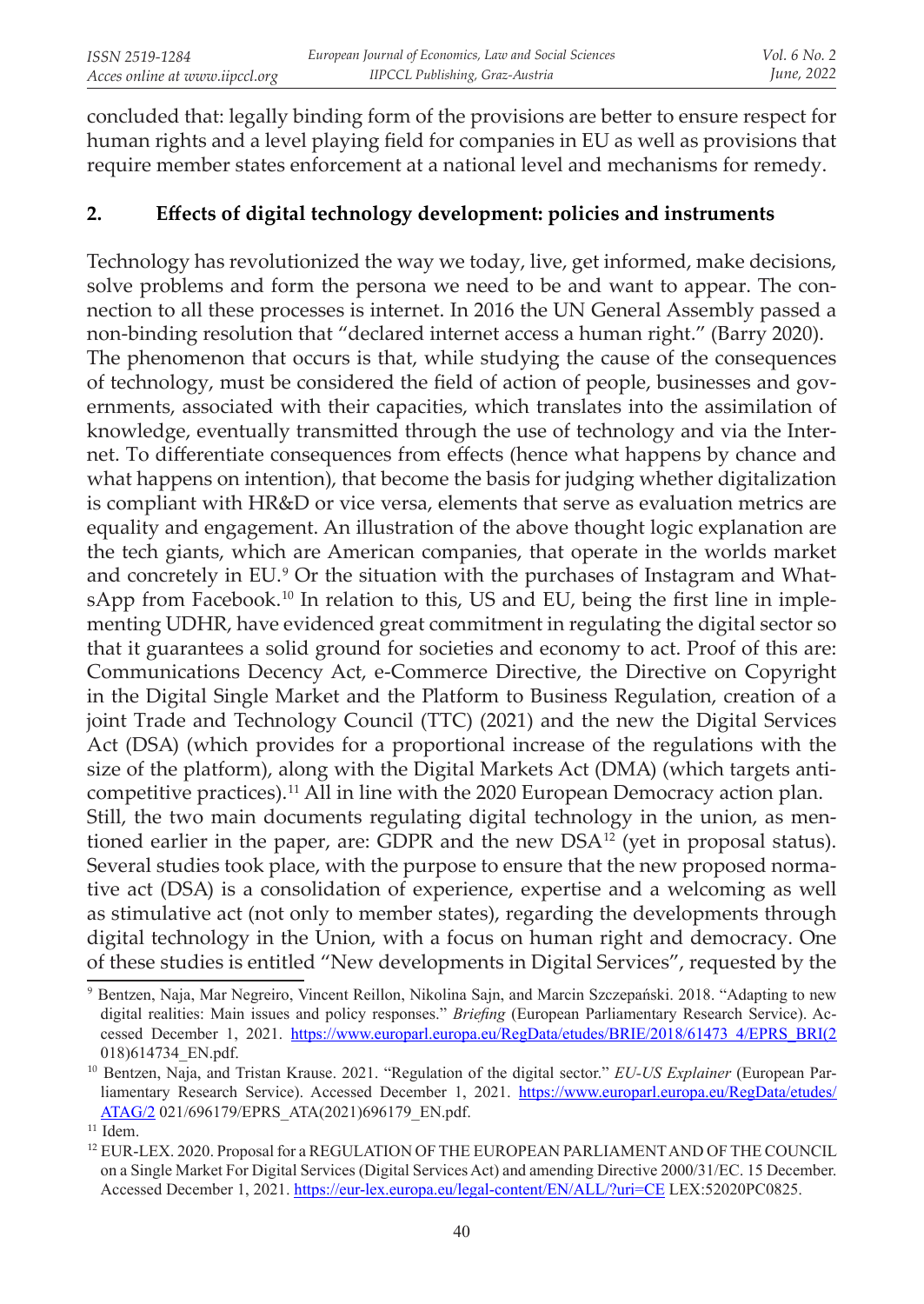European Parliaments committee on the Internal Market and Consumer Protection, performed by a group of researchers of a German innovation consultancy agency. It gives a short (2021), medium (2025) and long term (2030) perspective and implications for the DSA. The study identifies 3 trends that will effect development of digital services: seamlessness, hyper-Individualization, sustainability of digital services and concludes that 'Europe is 3-5 years behind the US and China on new technologies and digital services' and 'foreseeable developments in digital services require Europe to develop an appetite for digital leadership in the world'. Another study is the one performed by Dr. Melanie Smith, published in August 2020 from the Policy Department for Economic, Scientific and Quality of Life Policies at the Directorate General for Internal Policies of European Parliament, entitled "Enforcement and cooperation between Member States: E-Commerce and the future Digital Services Act", which identified the 20-year-old problems of the E-Commerce Directive, viz. self-regulation alongside a liability shield, to be corrected with the new DSA and laid down some barriers related to the enforcement of the DSA, which included externalities, unequal distribution of tech HQs, expertise, complexity, lack of transparency from platforms. As a 'key' to the successful implementation of the DSA, the study proposed the establishment of National Enforcement Bodies (NEB) with 'sanctioning power'.

Effects of digital technology developments are more evident in governance as it is the most linear confrontation that citizens have with their rights. Three trends to consider are: demographic patterns, urbanization and technological advancement. 13 In the briefing entitled "Digital democracy: Is the future if civic engagement online?" of Prof. Gianluca Sgueo, published in early 2020, on behalf of European Parliamentary Research Service (EPRS), it was concluded that the evolvement of digital democracy is determined by privacy, equality (pushed from digital divide, exclusion and ignorance) and security. The explanation behind it was posited as follows:

Demographic patterns rank first. They show a world increasingly divided in two: one half is growing and is relatively young, whereas the other is shrinking in number and getting older. Governments reflect this. The second trend is urbanization. With a growing share of the world population living in cities, human interactions and governmental approaches are transforming rapidly. Technological advances, the third global trend to be examined in this briefing, are also impacting on social interactions. Constant digital connectedness is swaying human connections and governance.<sup>14</sup>

When it comes to democracy, digitalization takes on even greater importance, considering the progress it offers for e-participation, and further e-democracy, in citizens' approach to access information, get involved and weight in decision-making. In order for e-democracy to support public debate and have an impact on political decision making, experience with existing EU e-participation tools should be considered, like EU decisions, EU agenda, European Citizens Initiative (ECI), Youth Voice in Europe (YViE), European Parliament petition system, E-voting (system vulnerabilities).<sup>15</sup>

<sup>&</sup>lt;sup>13</sup> Sgueo, Ginaluca. 2020. "Digital democracy: IS the future of civic engagement online?" Briefing. Accessed December 1, 2021. https://www.europarl.europa.eu/RegData/etudes/BRI E/2020/646161/EPRS\_BRI(2 020)646161 EN.pdf.

 $14$  Idem.

<sup>&</sup>lt;sup>15</sup> Korthagen, Iris, Ira Van Keulen, Leonhard Hennen, Gloria Rose, Georg Aichholzer, Ralf Lindner, Kerstin Goos, and Rasmus Øjvind Nielsen. 2018. "Prospects for e-democracy in Europe." In-Depth Analysis (European Parlia-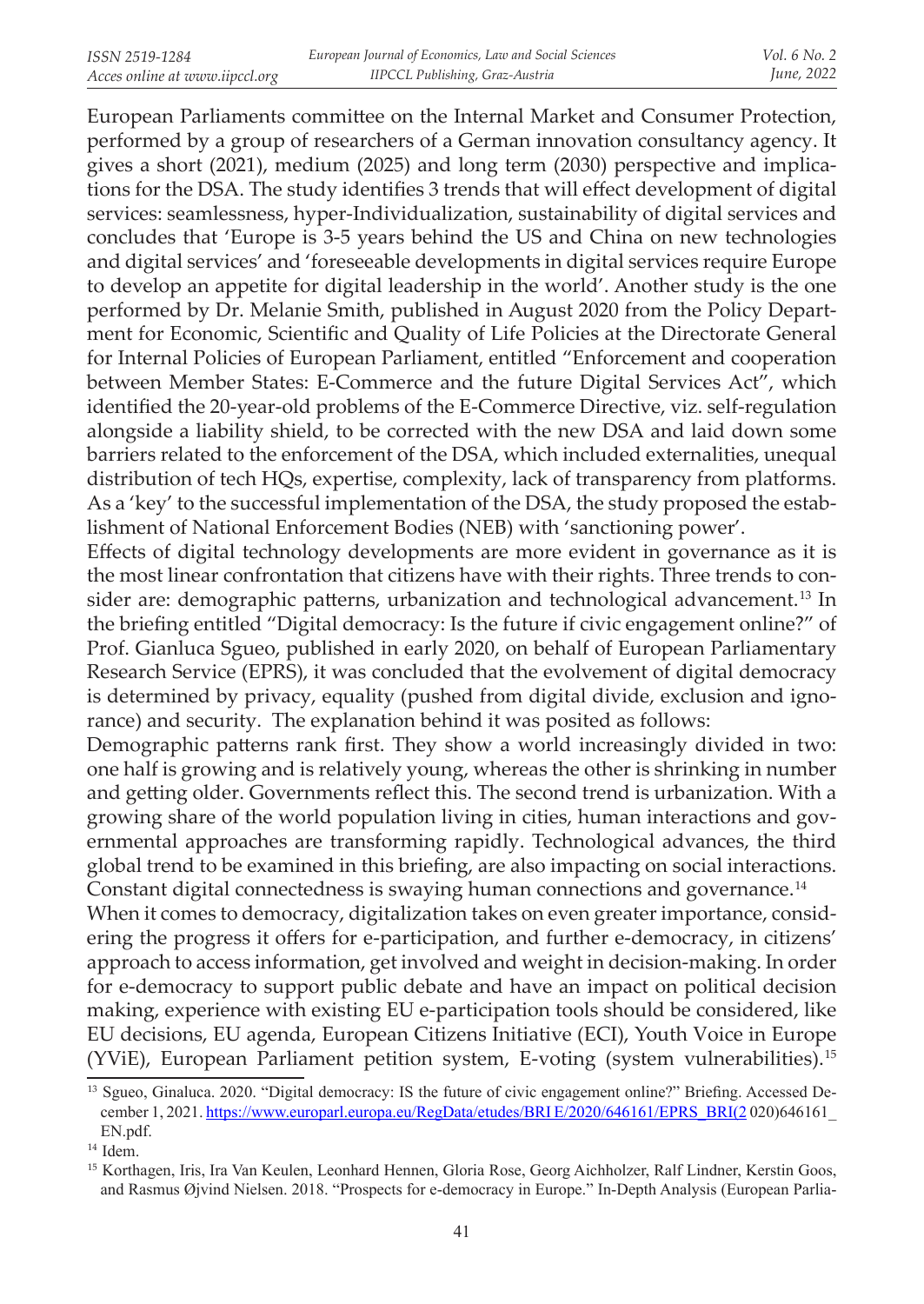Only after identifying problems in the current situation using current instruments, can the path for improvement be laid. As long as each of the existing mechanisms and experiments remain stand-alone mechanisms with discrete functions and implementation programs, the EU will remain an opaque jungle to the average citizen (Korthagen, et al. 2018).

Speaking of the effects of digital technology developments, computational propaganda techniques cannot be left out, as the main threat to democratic processes. They are showing in the following forms: Algorithms on social media and search engines, Bots (automated accounts), Trolls (online bullies), Artificial intelligence, MADCOMs and deep fakes, Spear phishing, Distributed denial of service (DDoS), Brute force attacks on internet of things (IoT) devices.<sup>16</sup>

# **3. Challenges and the future of human right and democracy, in terms of digitalization**

Identifying challenges and predicting the future for human rights and democracy, narrowed in a given territory, in this case Europe, is difficult, considering that research is in a good extent oriented toward past occurrences, meanwhile technology is constantly challenging the future. Therefore, this chapter is a dialog of publications and studies that have tried to provide a contribution and shed light to rights and democracy in society, under digitalization, initially as a mechanism to manage the uncertainty.

# 3.1. **Challenges: social control, ethical norms, peace threats**

Persistent conflicts, widespread societal violence, increasing restrictions on the work of human rights defenders, journalists and civil society are among the main obstacles slowing down or sometimes even reversing progress in Europe (Zamfir 2020). Throughout the course of this progression, the pandemic emphasized society's dependence on technology. It affirmed the extent of this dependence and from it, studies that would have followed a smoother course of development, came under pressure to produce concepts, theories and explanations of emerging trends and phenomena, to deal with the thirst for information in conditions of uncertainty, especially the uncertainty coming from isolation or exclusion. Thus, under the justification of digital right, the concepts of 'biometric/targeted surveillance', 'artificial intelligence (AI)', 'algorithmic decision-making/governance', 'technological solutionism' and 'digital authoritarianism' were unfolded, all in the form of social repression and control, especially under the political pressure and exposure of vulnerable and disadvantaged groups.<sup>17</sup>

mentary Research Service). Accessed December 1, 2021. doi:10.2861/201697

<sup>&</sup>lt;sup>16</sup> Bentzen, Naja. 2018. "Computational propaganda techniques." (European Parliamentary Research Service). Accessed DEcember 1, 2021. https://www.europarl.europa.eu/RegData/etudes/AT AG/2018/628284/EPRS\_A TA(2018)628284\_EN.pdf.

<sup>&</sup>lt;sup>17</sup> Głowacka, Dorota, Richard Youngs, Adela Pintea, and Ewelina Wołosik. 2021. "Digital technologies as a means of repression and social control." (Policy Department for External Relations, Directorate General for External Policies of the Union, EP). Accessed December 1, 2021. https://www.europarl.europa.eu/RegData/etudes/ST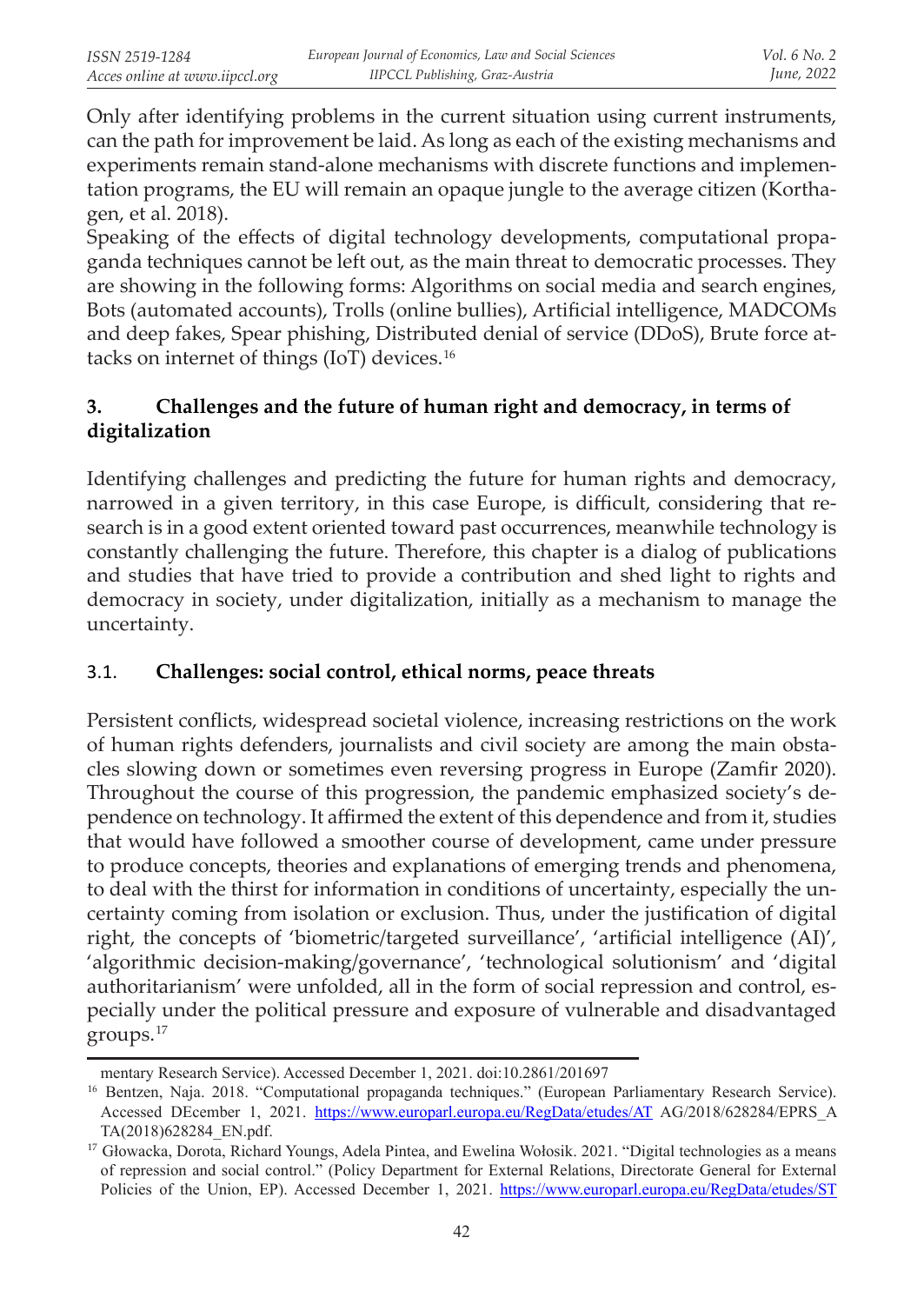Treating the links between society and technology, Ms. Philip Boucher, a member of Scientific Foresight Unit (STOA) at EPRS-EP, in a study entitled "What if all technologies were inherently social?", answered the philosophical question raised in the study on 'what makes technology, technology', arguing that, there is a constructive dialogue on the definitions of technology that recognizes its ability to carry valuable values that must be channeled into regulations.<sup>18</sup>An example of these regulations is the one for targeted and behavioral advertising in digital services, where the user's consent is necessary. The consent bears in itself the attitude that it has to ensure 'fair and informed' consent and good will (avoiding legal consequences that incite harm).<sup>19</sup> Individual decisions to give permission or to agree on something reflect what is felt as right, accompanied by the pertaining obligation, and what is felt as ethical, accompanied by the pertaining moral values and principles. This exchange, happening through digital technology, introduces to *homo informaticus*. Thus, society placed this power over technology and it is only right for society to bear the risk of technology turning harmful. The risk of technology becoming harmful walks in between the spaces everyone, in their own right and ethics, approach as moral, here including all forms of moral (moral, unmoral, immoral, nonmoral, amoral). But, as Dr. Mihalis Kriticos, also a member of STOA at EPRS-EP, expresses in his article named "What if technologies had their own ethical standards": "an algorithm is only as ethical as the data and goals fed into it." The issue is that this ethical programming (algorithms, machine learning, artificial intelligence etc.) are moving to ethic decision making themselves.<sup>20</sup> This is a shift in human responsibility, which is the aftermath of human rights. The pressure of technology towards established ethical norms and structures, under the conditions of 'value pluralism and moral uncertainty concerning emerging technologies', can explode if 'in the variety of ethical values, rights and principles', is not identified 'the dynamic character of morality' along with 'the dynamic and disruptive nature of technological developments' (Kritikos 2018).

All this burden on moral identity is happening in an environment where democracy, rule of law and fundamental rights are under the pressure of various threats, with the main one being peace. But democracy causes peace.<sup>21</sup> Democracy, from the other side, is built on human rights fundamentals.<sup>22</sup> Fundamental rights, the rule of law and democracy need to be deployed together as they are in a triangular relationship,

UD/2021/6536 36/EXPO\_STU(2021)653636\_EN.pdf.

<sup>&</sup>lt;sup>18</sup> Boucher, Philip. 2018. "What if all technologies were inherently social?" (European Parliamentary Research Service). Accessed December 1, 2021. https://www.europarl.europa.eu/RegData/etudes/A TAG/2018/614552/ EPRS\_ATA(2018)614552\_EN.pdf.

<sup>&</sup>lt;sup>19</sup> Sartor, Giovanni, Franscesca Lagioia, and Federico Galli. 2021. "Regulating targeted and behavioral advertising in digital services: How to ensure users informed consent." Study (Policy Department for Citizens' Rights and Constitutional Affairs, EP). Accessed December 1, 2021. https://www.europarl.europa.eu/RegData/etudes/ST UD/2021/694680/IPOL\_STU(2021)694680\_EN.pdf.

<sup>&</sup>lt;sup>20</sup> Kritikos, Mihalis. 2018. "What if technologies had their own ethical standards?" (European Parliamentary Research Service). Accessed December 1, 2021. https://www.europarl.europa.eu/RegData/etudes/ATAG/ 2018/624247/EPRS\_ATA(2018)624247\_EN.pdf

<sup>&</sup>lt;sup>21</sup> Reiter, Dan. 2017. "Is Democracy a Cause of Peace?" Oxford Research Encyclopedias. 25 January. Accessed December 1, 2021. doi:https://doi.org/10.1093/acrefore/9780190228637.013.287.

<sup>&</sup>lt;sup>22</sup> Kirchschlaeger, Peter. 2014. "The relation between democracy and human rights." Globalistics and Globalization Studies: Aspects & Dimensions of Global Views. Accessed December 1, 2021. https://www.sociostudies.org/alm anac/a rticles/files /globalistics and globalization 3/112-125.pdf.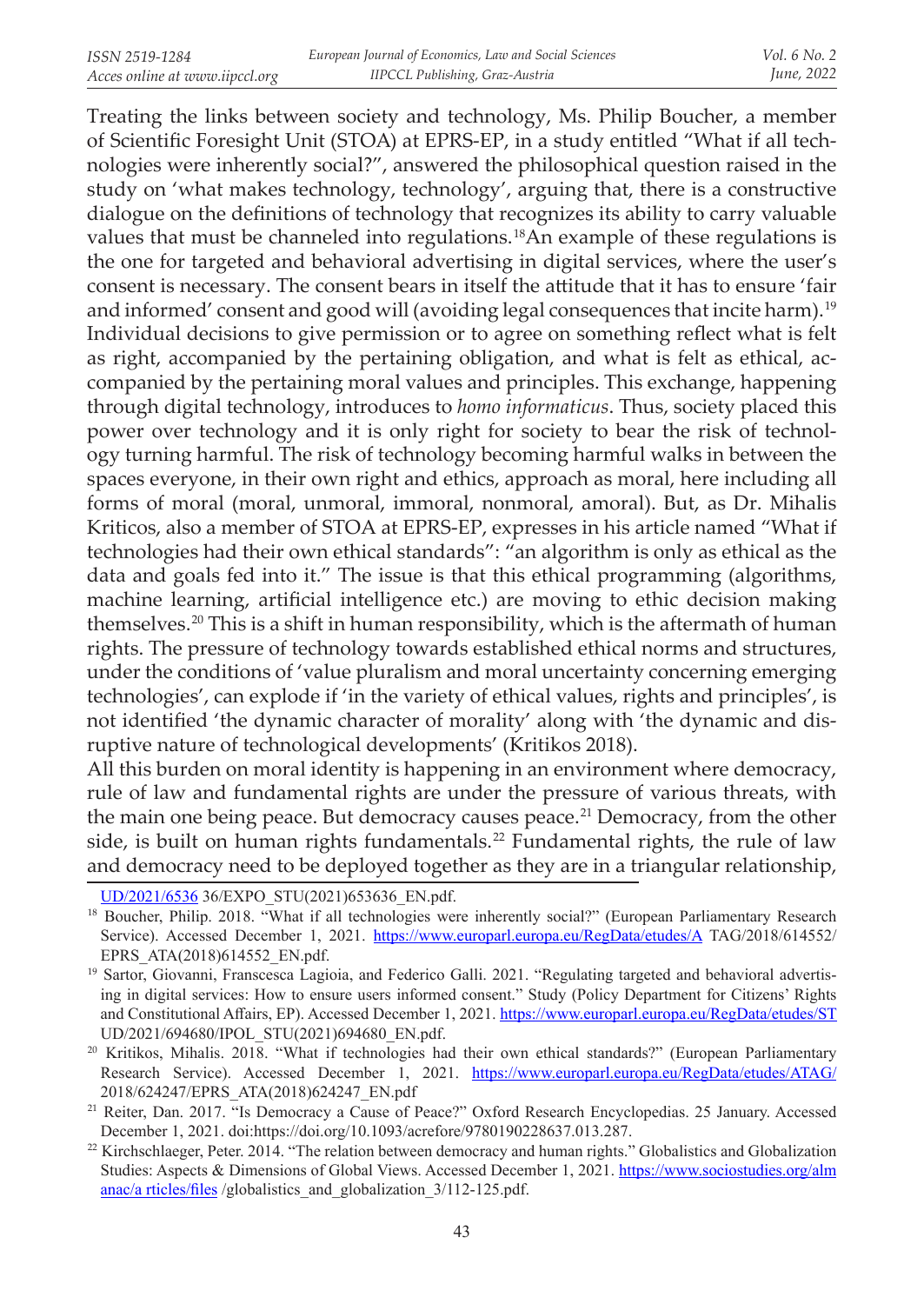reinforcing each other and together safeguarding the constitutional core of the EU and its Member States (Van Ballegooij 2020). Europe, even in the wider foreign policy, has taken many measurements to rule democracy and fundamental rights violations. Some of this include visa bans, freezing assets of human right offenders, restriction for weapon trade, cutting development aid. 23 Yet, in the annual report to map threats to peace and democracy around the world, known as Normandy Index Report, published in July 2021, that ranks 137 entities according to the 11 identified worldwide threats, the world average is around 6, in a scale from 1 to 10, with 10 representing no risk, remaining at the same level as 2019 and 2020. The main threats identified worldwide are resilience to disinformation, energy security, democratic processes, cybersecurity and climate change. EU is threatened almost in the same level with the word in the area of weapons of mass destruction (WMDs) and terrorism. The report once again reasserts the 'correlation between weak democratic processes and threats to peace and security'.<sup>24</sup>

## 3.2. **Future: sustainable development through new technologies, post-Covid resolution**

Sustainable development through new technologies can be achieved through the 3 action plans proposed in the study, mentioned earlier in the second chapter of this paper, entitled "New developments in Digital Services", which will put EU in a leadership position at the digital sphere. The posited action plans included: European Cloud / European Internet, Venture and Funding programme for e-Government and Visionary Communication Programme.

Regarding e-democracy, options to improve e-participation at EU level, include: "conduct experiments with participatory budgeting in relation to the structural funds, expand online engagement with MEPs beyond petitions, create a platform for monitoring Member State actions during Council decisions and explore the crowdsourcing of policy ideas for the Commission."<sup>25</sup>

In a briefing published by Ms. Philip Boucher, a member of STOA, on two previous studies of the Unit, regarding technology in production and consumption of news media and trends in political campaign and communication strategies, the proposed mitigating actions included: policy options targeting citizens' news consumption, policy options targeting digital divides, policy options targeting political communications, policy options targeting news producers and major platforms and policy options targeting governance institutions.

The report of the European Strategy and Policy Analysis System on "Global Trends to 2030: Challenges and Choices for Europe" posits a strategic foresight perspective

<sup>23</sup>Russell, Martin. 2019. "An EU human right sanction regime?" European Parliamentary Research Service, April. Accessed December 1, 2021. https://www.europarl.europa.eu/RegData/etude s/ATAG/2019/637892/EPRS \_ ATA(2019)637892\_EN.pdf.

<sup>&</sup>lt;sup>24</sup> Lazarou, Elena, and Branislav Stanicek. 2021. Normandy Index 2021. European Parliamentary Research Service. Accessed December 1, 2021. https://normandiepourlapaix.fr/sites/default/files/2021-09/EPRS%20-%20Normandy%20Index%202021\_0.pdf.

<sup>&</sup>lt;sup>25</sup> Korthagen, Iris, Ira Van Keulen, Leonhard Hennen, Gloria Rose, Georg Aichholzer, Ralf Lindner, Kerstin Goos, and Rasmus Øjvind Nielsen. 2018. "Prospects for e-democracy in Europe." In-Depth Analysis (European Parliamentary Research Service). Accessed December 1, 2021. doi:10.2861/201697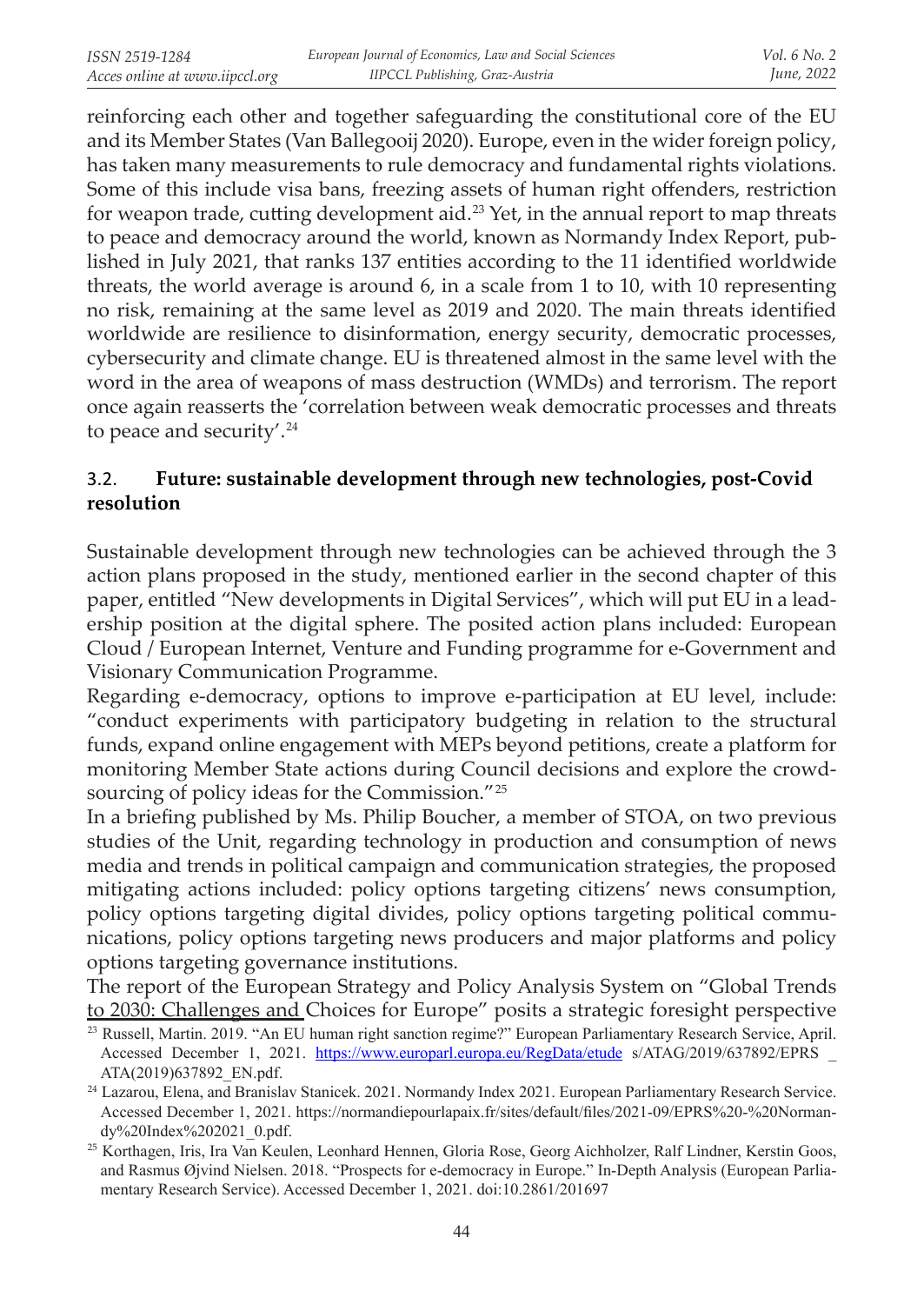on how technology can help to alleviate issues of 'aging, urbanization and climate change' and how 'high levels of education, connectivity and prosperity' can turn technology developments in advantages.

The future of Europe after the 2020 pandemic, is predicted through a model developed Ms. Damen Mario, published in October 2020, on behalf of Policy Department for External Relations of the General Directorate for External Policies of the Union at the European Parliament. The study entitled "Four EU scenarios for governance in post Covid-19 world", thoroughly explains all the possible combinations of government and markets, in terms of interests and values, also in a global perspective, as a way to ease the understanding on economic and political patterns that can determine the future of EU approach to the world but also serve as a tool to assess decisions taken in the future. These four scenarios are: 1-Bottom left: interest driven markets: competitive capitalism versus predator capitalism, 2-Bottom right: interest driven states: strategic autonomy versus imperialism; 3-Top right: value driven governance: cooperative governance versus oppressive surveillance; and 4- Top left: value driven markets: ethical capitalism versus corporate delusion. 26

### **Conclusion**

Time is the continued sequence of existence and events that occurs in an apparently irreversible succession from the past, through the present, into the future (Wikipedia 2019). This 'transport', which takes several forms, from the personal ones (emotional, sentimental intellectual) to the social ones, constitutes our daily activity. The functionality of this network of 'transports' is guaranteed by human rights and democracy. Digital technology has intervened in this very important dimension by changing the management, of the 'network' and the time.

Thus, from this research, it can be concluded that, from one side the rate with which technology advances, is different from the rate with which a normative act is implemented, in terms of time, even when this concerns fundamental principles. On the other side, the effect of digitalization is faster with a long-term consequence while with a normative act is the opposite occurrence. Estimating this rate and the difference in movement of two actions can be part of another quantitative research.

Digital technology can turn from a socio-political benefit to a social-political harm, consequently a damage. Is very serious the tendency to give technology the ability to build its own morality because the information exchange happens that fast through technology that it is impossible for humans to process it with the same speed as a computer, this creates an asymmetry of information that is later used in the distort forms of social control.

Authoritarianism pressure (or whatever force moving against democracy) defines the movement of EU policies along binding and non-binding interval, a balance that sets the tones of politics, so important for guaranteeing the respect of human rights. There appears to be a change of EU politics approach, from digitalization to comply norma-

<sup>&</sup>lt;sup>26</sup> Damen, Mario. 2020. "Four EU scenarios for governance in a post COVID-19 world." (Policy Department for External Relations). Accessed December 1, 2021. https://www.europarl.europa.eu/RegData/etudes/STUD/ 2020/639317/EXPO\_STU(2020)639317\_EN.pdf.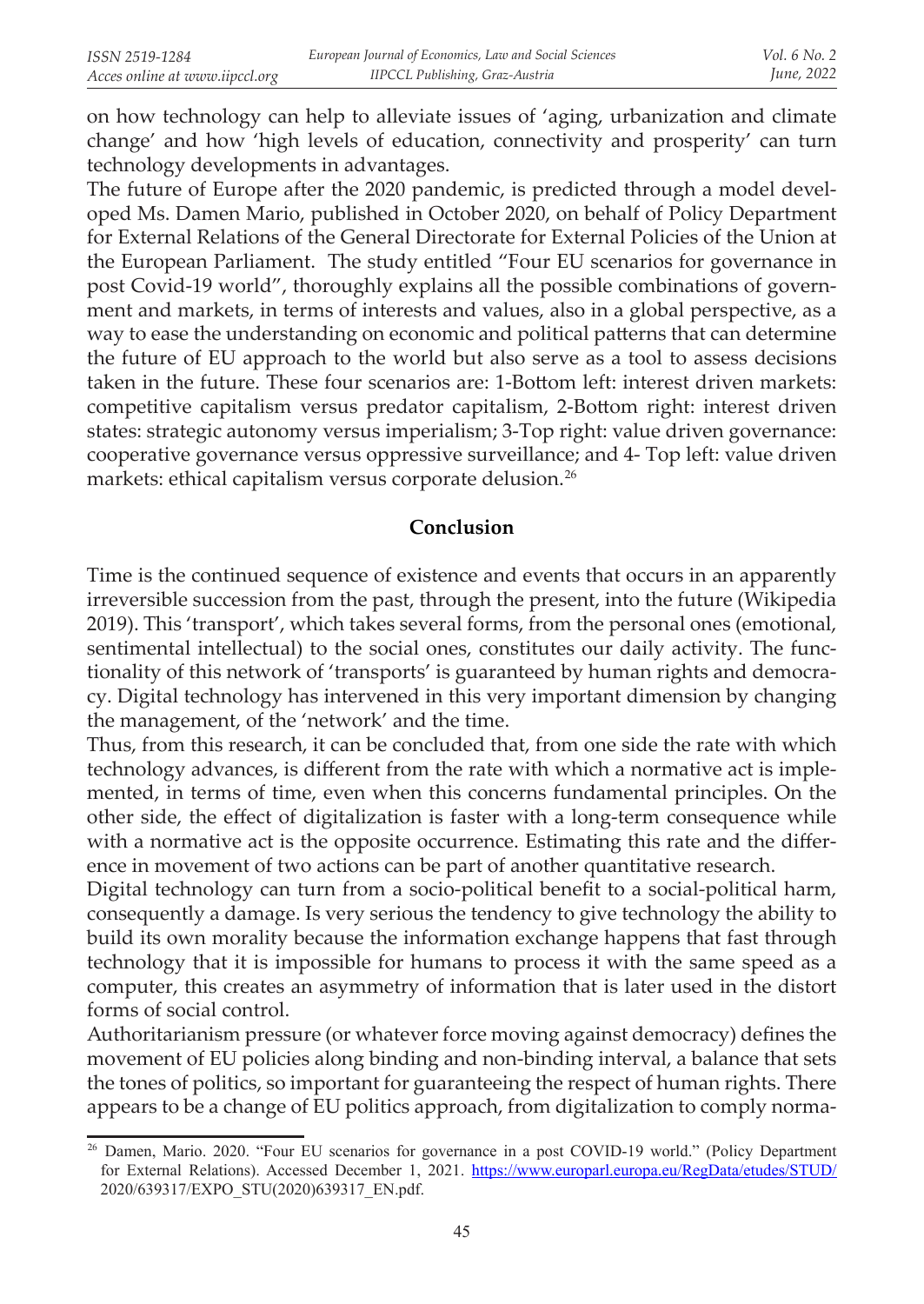tive/regulatory acts to normative/regulatory acts that fulfill through digitalization the aim and mission of the EU.

### **References**

#### **Document from Website**

Apap, Joana. 2018. "Indivisibility of human rights: Unifying the two human rights covenants?" Think Tank of European Parliament. November. Accessed December 1, 2021. https://www. europarl.europa.eu/RegData/etudes/ATAG/2018/628296/EPRS\_ATA(2018)628296\_EN.pdf.

Bentzen, Naja. 2021. "Advancing democracy in the world." Think Tank of European Parliament. July. Accessed December 1, 2021. https://www.europarl.europa.eu/RegData/ etudes/ATAG/2021/696178/EPRS\_ATA(2021)696178\_EN.pdf.

—. 2018. "Computational propaganda techniques." Think Tank of European Parliament. October. Accessed December 1, 2021. https://www.europarl.europa.eu/RegData/etudes/ ATAG/2018/628284/EPRS\_ATA(2018)628284\_EN.pdf.

Bentzen, Naja, and Tristan Krause. 2021. "Regulation of the digital sector." Think Tank of European Parliament. July. Accessed December 1, 2021. https://www.europarl.europa.eu/ RegData/etudes/ATAG/2021/696179/EPRS\_ATA(2021)696179\_EN.pdf.

Bentzen, Naja, Mar Negreiro, Vincent Reillon, Nikolina Sajn, and Marcin Szczepański. 2018. "Adapting to new digital realities: Main issues and policy responses." Think Tank of European Parliament. April. Accessed December 1, 2021. https://www.europarl.europa.eu/RegData/ etudes/BRIE/2018/614734/EPRS\_BRI(2018)614734\_EN.pdf.

Boucher, Philip. 2019. "Technology and social polarisation." Think Tank of European Parliament. March. Accessed December 1, 2021. https://www.europarl.europa.eu/RegData/ etudes/BRIE/2019/634412/EPRS\_BRI(2019)634412\_EN.pdf.

—. 2018. "What if all technologies were inherently social?" Think Tank of European Parliament. March. Accessed December 1, 2021. https://www.europarl.europa.eu/RegData/etudes/ ATAG/2018/614552/EPRS\_ATA(2018)614552\_EN.pdf.

Council, EU. 2020. "EU Action Plan on Human Rights and Democracy 2020-2024." Brussels, Belgium, 18 November. Accessed December 1, 2021. https://www.consilium.europa.eu/ media/46838/st12848-en20.pdf.

CouncilofEuropeanUnion. 2020. "Council Conclusions on the EU action plan on human right and democracy 2020-2024." Think Tank of European Parliament. November. Accessed December 1, 2021. https://www.consilium.europa.eu/media/46838/st12848-en20.pdf.

Damen, Mario. 2020. "Four EU scenarios for governance in a post COVID-19 world." Think Tank of European Parliament. October. Accessed December 1, 2021. https://www.europarl. europa.eu/RegData/etudes/STUD/2020/639317/EXPO\_STU(2020)639317\_EN.pdf.

Głowacka, Dorota, Richard Youngs, Adela Pintea, and Ewelina Wołosik. 2021. "Digital technologies as a means of repression and social control." Think Tank of European Parliament. April. Accessed December 1, 2021. https://www.europarl.europa.eu/RegData/etudes/ STUD/2021/653636/EXPO\_STU(2021)653636\_EN.pdf.

Korthagen, Iris, Ira Van Keulen, Leonhard Hennen, Gloria Rose, Georg Aichholzer, Ralf Lindner, Kerstin Goos, and Rasmus Øjvind Nielsen. 2018. "Prospects for e-democracy in Europe." Think Tank of European Parliament. February. Accessed December 1, 2021. doi:10.2861/201697.

Krajewski, Markus, and Beata Faracik. 2020. "Substantive elements of potential legislation on Human Right Due Diligence." Think Tank of European Parliament. June. Accessed December 1, 2021. doi:10.2861/96226.

Kritikos, Mihalis. 2018. "What if technologies challenged our ethical normes?" Think Tank of European Parliament. September. Accessed December 1, 2021. https://www.europarl.europa.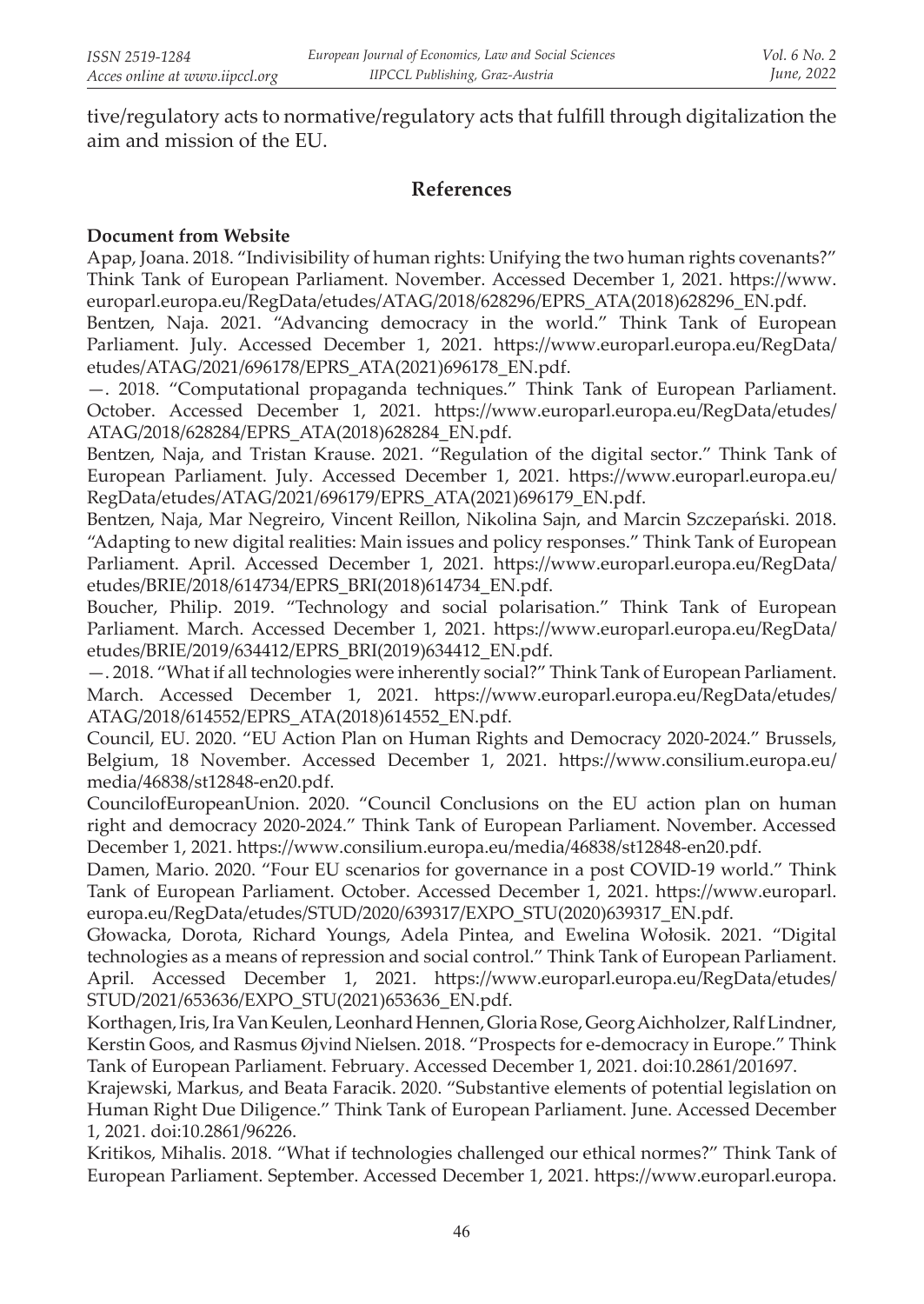eu/RegData/etudes/ATAG/2018/624246/EPRS\_ATA(2018)624246\_EN.pdf.

—. 2018. "What if technologies had their own ethical standards?" Think Tank of European Parliament. September. Accessed December 1, 2021. https://www.europarl.europa.eu/ RegData/etudes/ATAG/2018/624247/EPRS\_ATA(2018)624247\_EN.pdf.

Lerch, Marika. 2021. "Fact Sheets on the EU-2021: Human Rights." Think Tank of European Parliament. October. Accessed December 1, 2021. https://www.europarl.europa.eu/ftu/pdf/en/ FTU\_5.4.1.pdf.

Noonan, Eamonn. 2020. "What future for democracy? Perspectives from the 2020 ESPAS Conference." Think Tank of European Parliament. December. Accessed December 1, 2021. https://www.europarl.europa.eu/RegData/etudes/ATAG/2020/659394/EPRS\_ ATA(2020)659394\_EN.pdf.

—. 2019. "What next for Europe? A strategic foresight perspective." Think Tank of European Parliament. October. Accessed December 1, 2021. https://www.europarl.europa.eu/RegData/ etudes/ATAG/2019/642219/EPRS\_ATA(2019)642219\_EN.pdf.

Reiter, Dan. 2017. "Is Democracy a Cause of Peace?" Oxford Research Encyclopedias. 25 January. Accessed December 1, 2021. doi:https://doi.org/10.1093/acrefore/9780190228637.013.287.

Russell, Martin. 2019. "An EU human right sanction regime?" Think Tank of European Parliament. Aprile. Accessed December 1, 2021. https://www.europarl.europa.eu/RegData/ etudes/ATAG/2019/637892/EPRS\_ATA(2019)637892\_EN.pdf.

Sartor, Giovanni, Franscesca Lagioia, and Federico Galli. 2021. "Regulating targeted and behavioural advertising in digital services: How to ensure users informed consent." Think Tank of European Parliament. July. Accessed December 1, 2021. https://www.europarl.europa. eu/RegData/etudes/STUD/2021/694680/IPOL\_STU(2021)694680\_EN.pdf.

Sgueo, Ginaluca. 2020. "Digital democracy: IS the future of civic engagement online?" Think Tank of European Parliament. March. Accessed December 1, 2021. https://www.europarl. europa.eu/RegData/etudes/BRIE/2020/646161/EPRS\_BRI(2020)646161\_EN.pdf.

Smith, Melanie. 2020. "Enforcement and cooperation between Member States: E-Commerce and the future Digital Services Act." Think Tank of European Parliament. August. Accessed December 1, 2021. https://www.europarl.europa.eu/RegData/etudes/ATAG/2020/652730/ IPOL\_ATA(2020)652730\_EN.pdf.

Sohnemann, Nick, Lasse Michael Uffrecht, Marie Constanze Hartkopf, Jette Paulina Kruse, and Lena Marie de Noellen. 2020. "New Developments in Digital Services." Think Tank of European Parliament. May. Accessed December 2021, 2012. https://www.europarl.europa.eu/ RegData/etudes/STUD/2020/648784/IPOL\_STU(2020)648784\_EN.pdf.

Van Ballegooij, Wouter. 2020. "Addressing violations of democracy, the rule of law and fundamental rights." Think Tank of European Parliament. September. Accessed December 1, 2021. https://www.europarl.europa.eu/RegData/etudes/BRIE/2020/652070/EPRS\_ BRI(2020)652070\_EN.pdf.

Wikipedia. 2021. Time. Accessed December 1, 2021. https://en.wikipedia.org/wiki/Time.

Zamfir, Ionel. 2018. "Democracy support in EU external policy." Think Tank of European Parliament. March. Accessed December 1, 2021. https://www.europarl.europa.eu/RegData/ etudes/BRIE/2018/614717/EPRS\_BRI(2018)614717\_EN.pdf.

—. 2020. "Peace, justice and strong institutions: EU support for implementing SDG 16 worldwide." Think Tank of European Parliament. February. Accessed December 2021, 2021. https://www.europarl.europa.eu/RegData/etudes/BRIE/2020/646156/EPRS\_BRI(2020)646156\_ EN.pdf.

—. 2018. "The Universal Declaration of Human Rights and its relevance for the EU." Think Tank of European Parliament. Accessed December 1, 2021. https://www.europarl.europa.eu/ RegData/etudes/ATAG/2018/628295/EPRS\_ATA(2018)628295\_EN.pdf.